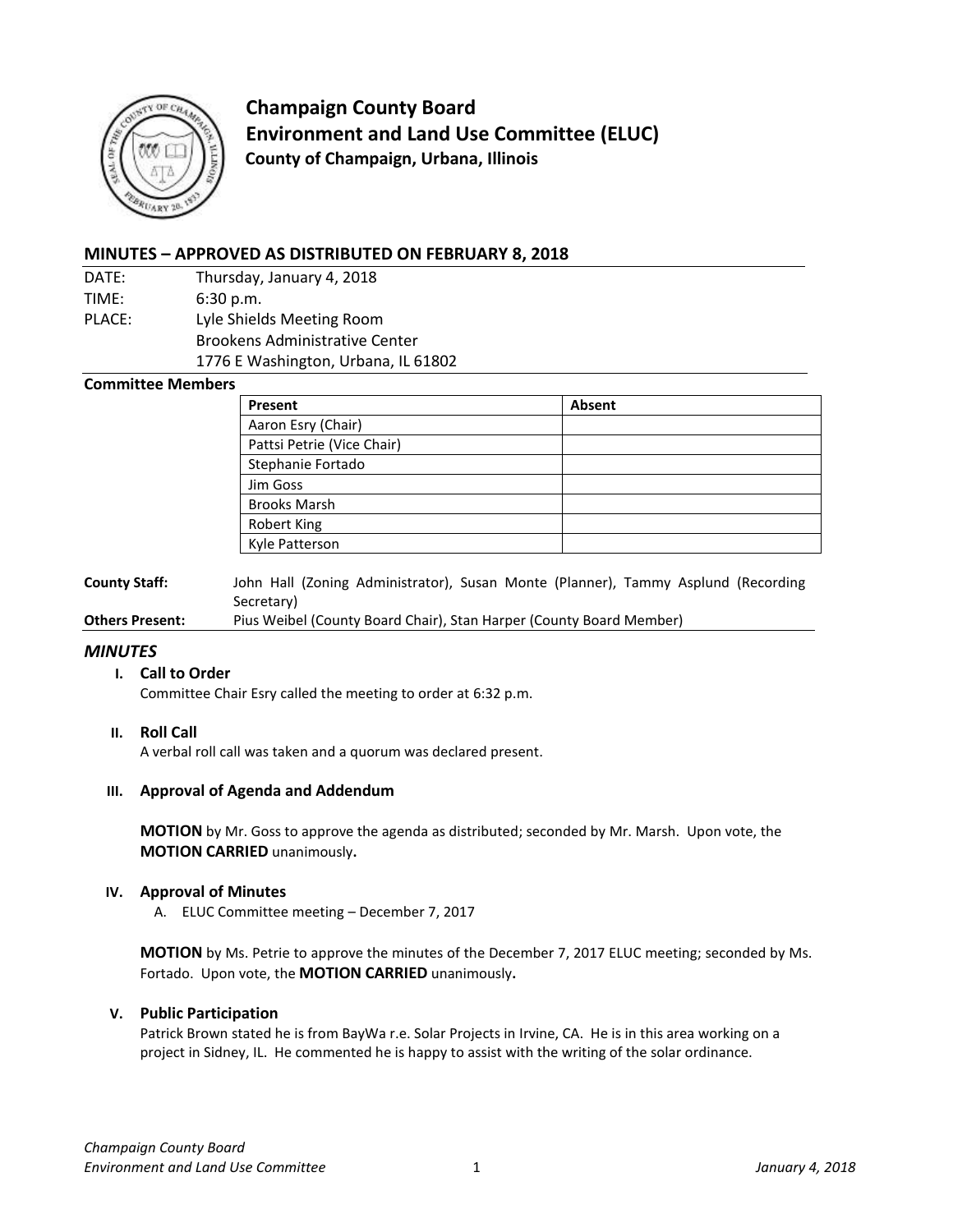Matt Kauffman stated he is with Cypress Creek Renewables, based in Tuscola, IL. He expressed appreciation to the Board for working on an ordinance to address solar energy. Mr. Kauffman listed the following comments regarding Attachment A from the agenda packet.

Item #5 – some wiring will be aboveground

Item #9 – National requirements call for a seven-foot fence

Item #14 – Road use agreement is important; but prefers it be done during building permit phase

Item #17 – decommissioning; preference is for surety bond

Item #20 – storm water; preference this is done during building permit phase

Gina Pagliosa stated she works across from the Champaign township burn pit. She has attended several meetings (including October 6 and 20, 2016) to voice her concerns. She provided petitions with sixty signatures from other area residents, employees, and business owners regarding the problems created since the nuisance ordinance was changed. She also provided pictures taken in October on a typical burn day, with ash accumulating on cars. She listed issues reported by citizens including migraines and asthma attacks.

### **VI. Communications**

None

### **VII. For Information Only**

A. *Review of 2017 Residential Electronics Collection Events*

Susan Monte reviewed the information contained in the agenda packet. She noted a typo contained in the total shared cost. She stated it should have been \$44,000. She explained the spike in average tons collected in 2017 was due to Rantoul contributing items collected at a dumpster day.

# **VIII. Items to Receive and Place on File for 30-Day Review Period Before Approval by ELUC**

A. *Proposed Zoning Ordinance text amendment to add requirements for "solar farms"*

Mr. Hall noted Planning and Zoning received an application for a solar farm on December 20, 2017. He commented he believes the Kankakee solar farm amendment is good, but not adequate for Champaign County. He committed to have a full draft prepared for the next ELUC meeting on February 9, 2018.

The committee asked several questions of Mr. Brown and Mr. Kauffman regarding potential job creation, NEC standards, glare, vegetation management, and other counties with existing solar farm ordinances. According to Mr. Kauffman, stated solar farms are not a job creator. He commented that there are two categories of jobs, which are temporary (construction) and longterm (maintenance) jobs. These long-terms jobs only require a few people. Mr. Brown pledged to work with local unions to fill construction openings. Mr. Kauffman commented that North Carolina has the second-most solar energy projects in the United States (next to California) and he suggested reviewing the model ordinance there.

### **IX. Items to be Recommended to the County Board**

A. *Subdivision Case 198-17: Steirwalt Subdivision – Final Plat Approval for a One-Lot Minor Subdivision with Required Waivers for existing home located at 325 CR300N, Sadorus*

Mr. Hall stated he believes the family is getting the farmstead ready for sale. He indicated the Health Department has signed off on this subdivision.

**MOTION** by Mr. Goss; seconded by Mr. Marsh. Upon vote, the **MOTION CARRIED** unanimously.